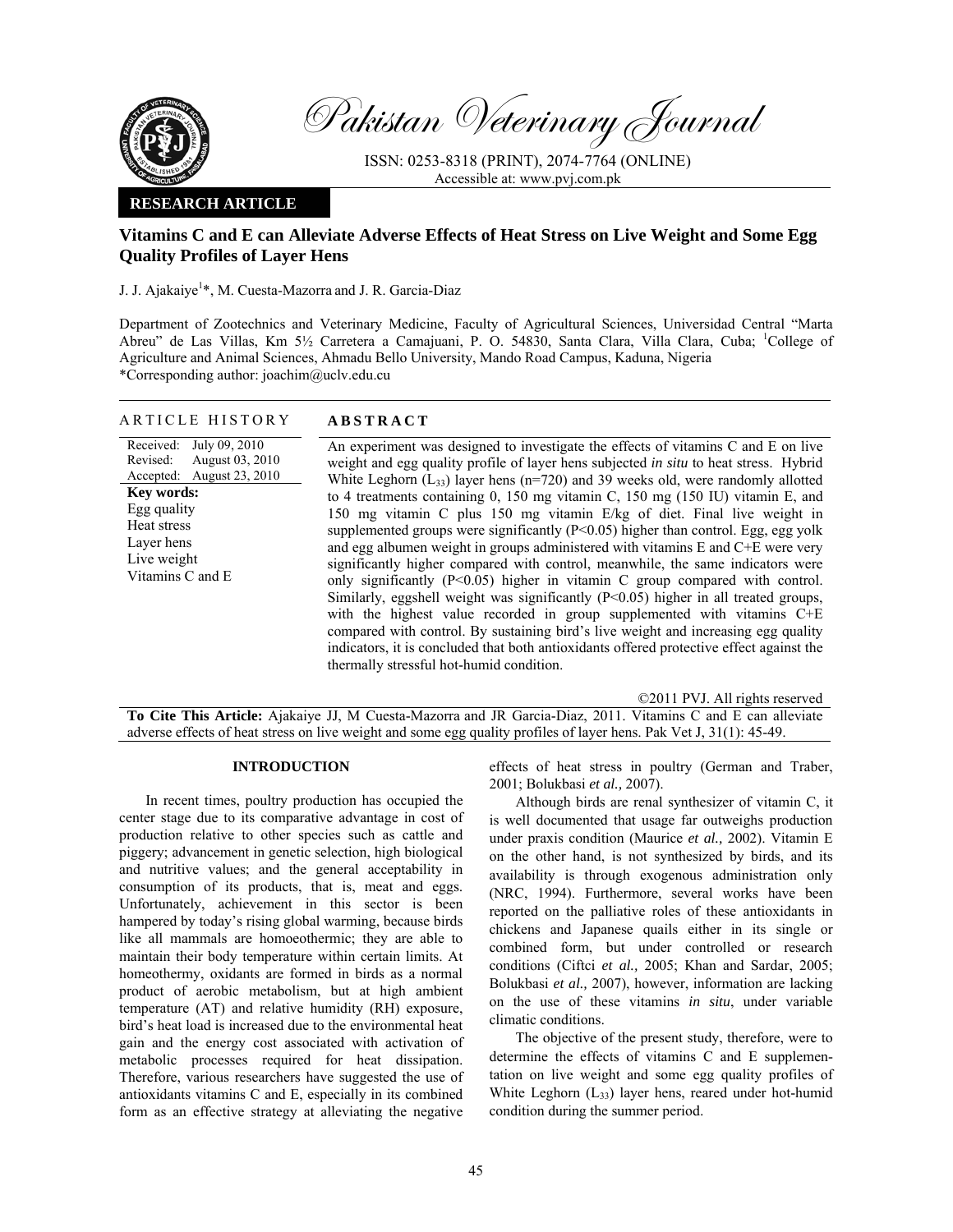## 46 **Pak Vet J, 2011, 31(1): 45-49.**

### **MATERIALS AND METHODS**

#### **Experimental site**

The study was conducted at the poultry production unit of "Las Casas II", situated in the province of Villa Clara; it is located between  $22^{\circ}$  53<sup>'</sup> N and  $82^{\circ}$  02<sup>'</sup> W, with an altitude between 90-100 meters above sea level. Total precipitation during the study period was 327.2 mm, while average air velocity was 3.15 m/s. It experiences a typical sub-tropical maritime climate, with an annual average air temperature and relative humidity of 35.9 °C and 75% respectively, especially in the months of July and August. Meteorological data consisted of ambient temperature (AT) and relative humidity (RH) were measured daily with standard instruments throughout the study period.

#### **Experimental birds**

Commercial White Leghorn  $(L_{33})$  layer chickens (n=720), 39 weeks old and an average live weight of  $1.8 \pm$ 0.04 Kg were used in the experiment. The birds were randomly divided *in situ* within production pen into four groups of 180 each, and each group into four replicates of 45 birds, and three birds/cage of 0.4×0.4 m dimension, at a stocking rate of 500  $\text{cm}^2/\text{bird}$ . One group was fed with basal diet (control group) and treatment groups were fed with the basal diet supplemented with 150 mg vitamin C(l-ascorbic acid), 150 mg (150 IU) vitamin E ( $\alpha$ -dltocopherol acetate), and 150 mg vitamin C plus 150 mg vitamin E/kg of diet. Prior to the experiment the birds were duly dewormed and vaccinated. The birds were fed recommended NRC (1994) basal diet of 110 g/bird/day, and water was given *ad libitum.* Feed constituents and bromatological analysis of basal diet calculated according to AOAC (1990) are shown in Table 1.

### **Measurement of live weight and egg quality parameters**

Live weight of 20 birds were randomly selected within replicates of each group and measurements were recorded with a standard electronic weighing balance (Salter, Pocket Balance, England) with a maximum calibration of 5kg and a precision of 0.1 g. Egg yolk and albumen weight measurement was carried out on individual 10 eggs that were randomly selected within replicates of each group, and measurement was conducted twice a week and for four weeks (Amaefule *et al.*, 2004). Eggshell weight and Egg weight measurements were carried out as described by Roberts (2004).

#### **Statistical analysis**

The PC STATISTICA 8.0 package was used. Data for ambient temperature and relative humidity; and live weight were analyzed using Student's paired *t* test, and expressed as mean standard deviation and standard error of the mean (Mean±SEM), respectively. Data on egg quality parameters were analyzed using the General Linear Models procedure for ANOVA (SAS Institute, 1994). The statistical analysis of data involved determination of arithmetic means ( $\bar{x}$ ) and standard error of the mean (Mean±SEM). Significant differences among treatment means were identified using Duncan's multiplerange test (Duncan, 1955) and P<0.05 were considered significant.

**Table 1:** Composition and calculated bromatological analysis of basal diet fed to White Leghorn (L33) layer hens during the hothumid period.

| Nutrients/constituents   | Quantity (Kg) |
|--------------------------|---------------|
| Maize                    | 60.7          |
| Soya cake                | 26.8          |
| Vegetable oil            | IJ            |
| Calcium carbonate        | 9.17          |
| Monocalcium phosphate    | 1.12          |
| Monocalcium              | 0.07          |
| Choline chloride         | 0.3           |
| Sodium chloride          | 0.25          |
| Pre-mix Vitamins(a) and  |               |
| Minerals(b)              | 0.30          |
| <b>DL-Methionine</b>     | 0.19          |
| Calculated analysis/kg   |               |
| ME, MJ/Kg                | 11.5          |
| CP(g)                    | 16.5          |
| Lysine $(g)$             | 0.96          |
| Methionine + Cystine (g) | 3.65          |
| Tryptophan (g)           | 0.23          |
| Threonine (g)            | 0.70          |
| Ca(g)                    | 3.52          |
| $P(a)$ (g)               | 0.25          |
| Na(g)                    | 0.15          |
| CI(g)                    | 0.13          |

(a) Vitamin supplement per (kg) of diet: Vitamin A, 12000 IU; vitamin D3, 2500 IU; vitamin E, 5 IU; vitamin K3, 4.5 mg; thymine, 1.5 mg; riboflavin, 4.20 mg; vitamin  $B_{12}$ , 12.2 µg; pyridoxine, 4 mg; pantothenic acid, 5 mg; nicotinic acid, 10 mg; folic acid, 0.5 mg; choline, 3 mg.

(b) Mineral supplement: Magnesium, 56 mg; iron, 20 mg; copper, 10 mg; zinc, 50 mg; cobalt, 125 mg; iodine, 0.08 mg. ME = Metabolizable energy;  $CP =$  Crude protein;  $P(a) =$  Available phosphorus.

#### **RESULTS**

Throughout the study period, the AT outside and inside the pen showed a similar pattern of increase from 9:00 a.m. to 3:00 p.m., and subsequently decreased between 3:00 p.m. to 6:00 p.m. Outside AT was higher (P<0.05) than inside (Table 2). However, the RH mean value of 84.6% inside the pen was significantly  $(P<0.05)$ higher than 81.5% obtained outside the experimental pen.

Final live weight in supplemented groups was significantly  $(P<0.05)$  higher than control (Table 3). Egg, egg yolk and egg albumen weights in groups administered with vitamins E and C+E were very significantly higher compared with control, meanwhile, the same indicators were only significantly (P<0.05) higher in vitamin C group compared with control. Similarly, eggshell weight was significantly  $(P<0.05)$  higher in all treated groups, with the highest value recorded in group supplemented with vitamins C+E compared with control (Table 4).

#### **DISCUSSION**

The mean AT of 31.3 and 33.0 °C observed inside and outside the experimental pen during the study period were outside the thermoneutral zone of 18-22 °C established for this specie (Holik, 2009). This high AT in combination with above 80% RH recorded throughout the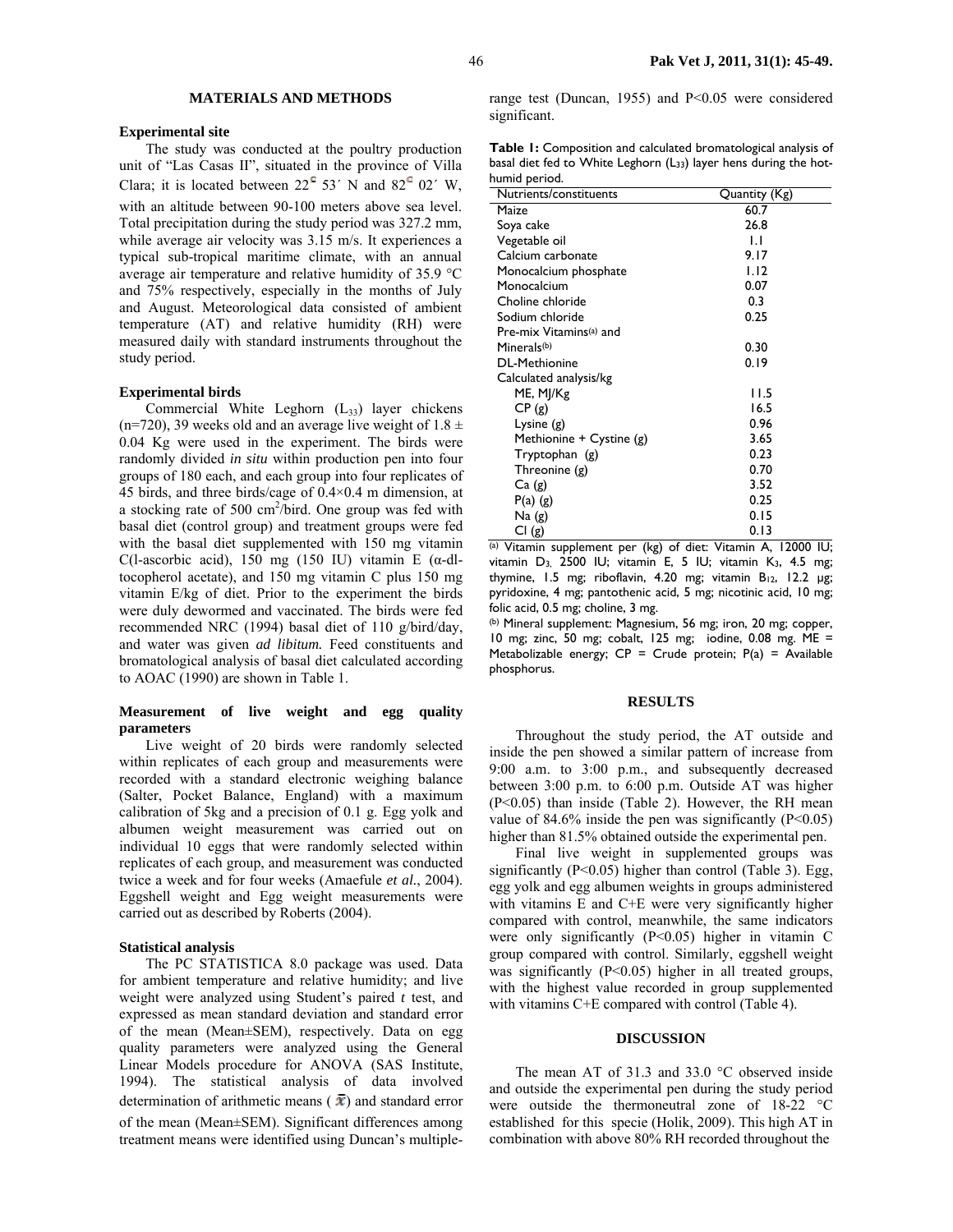**Table 2:** Meteorological data of ambient temperature and relative humidity at the experimental site during the study period

|              | Ambient          |                   |              | Relative          |       |        |
|--------------|------------------|-------------------|--------------|-------------------|-------|--------|
| Hour         | Temperature (°C) |                   | Humidity (%) |                   |       |        |
|              | Out              | In.               | $±$ SD       | Out               | In    | $±$ SD |
| $9:00$ a.m.  | 31.8             | 29.4              | 0.5          | 85.6              | 88.6  | 1.7    |
| $12:00$ noon | 35.6             | 33.3              | 0.4          | 75.4              | 81.4  | 1.9    |
| $3:00$ p.m.  | 35.8             | 34.0              | 0.9          | 78.6              | 79.6  | 2.5    |
| 6:00 p.m.    | 29.0             | 28.5              | 0.6          | 86.3              | 88.9  | 2.0    |
| Mean         | 33.0a            | 31.3 <sup>b</sup> | 0.6          | 81.5 <sup>b</sup> | 84.6a | 1.3    |

Out = Outside the pen,  $\ln$  = Inside the pen,  $\pm$  SD = Standard deviation. For each parameter, mean values with different superscript along the same row are significantly (*P*<0.05) different.

Table 3: Live weight of White Leghorn (L<sub>33</sub>) layer hens supplemented with vitamins C and E, and reared under hothumid condition (n=320).

| Parameter                 | Treatment in groups |           |       |                                   |      |
|---------------------------|---------------------|-----------|-------|-----------------------------------|------|
|                           |                     |           |       | Vit-C Vit-E Vit-C+E Control ± SEM |      |
| Initial live weight $(g)$ |                     | 1503 1512 | 1516  | 1520                              | 35.6 |
| Final live weight $(g)$   | 1470a               | 1482ª     | 1490a | 1440 <sup>b</sup>                 | 34.1 |

 $g =$  Grams; SEM = Standard error of mean. Mean values with different superscript along the same row are significantly (P<0.05) different.

**Table 4:** Egg absolute weight and its principal components of White Leghorn (L33) layer hens supplemented with vitamins C and E during the experimental period (n=160).

| Parameters/Weeks       | Experimental groups        |                       |              |                    |       |  |
|------------------------|----------------------------|-----------------------|--------------|--------------------|-------|--|
|                        | $\overline{\text{V}}$ it-C | Vit-E                 | $V$ it-C+E   | Control            | ± SEM |  |
| Egg weight (g)         |                            |                       |              |                    |       |  |
|                        | 60.39b                     | 61.95a                | 61.76a       | 58.48c             | 0.19  |  |
| Ш                      | 60.78a                     | 61.93a                | 61.99a       | 57.60 <sup>b</sup> | 0.31  |  |
| Ш                      | 60.77b                     | 62.09b                | 63.69a       | 56.32c             | 0.28  |  |
| IV                     | 61.17 <sup>b</sup>         | 64.97a                | 64.98a       | 56.96 <sup>c</sup> | 0.37  |  |
| Egg yolk weight (g)    |                            |                       |              |                    |       |  |
|                        | $15.64$ ab                 | 15.35bc               | 15.86a       | 15.16c             | 0.07  |  |
| Ш                      | $15.40$ ab                 | 15.97a                | 15.97a       | 15.11 <sup>b</sup> | 0.10  |  |
| Ш                      | 15.29 <sub>b</sub>         | 15.54 <sup>b</sup>    | 16.24a       | 14.66c             | 0.10  |  |
| IV                     | 15.83b                     | 16.59a                | 16.59a       | 14.76c             | 0.11  |  |
| Egg albumen weight (g) |                            |                       |              |                    |       |  |
|                        | 39.81b                     | 41.36a                | 40.60a       | 38.17 <sup>c</sup> | 0.14  |  |
| Ш                      | 39.58 <sup>a</sup>         | 40.02a                | 40.38a       | 37.23b             | 0.25  |  |
| Ш                      | 39.75b                     | $40.98$ <sup>ab</sup> | $41.45^{ab}$ | 36.18c             | 0.18  |  |
| IV                     | 39.60b                     | 42.40a                | 42.12a       | 36.90c             | 0.27  |  |
| Eggshell weight (g)    |                            |                       |              |                    |       |  |
|                        | 4.94b                      | 5.25a                 | 5.30a        | 5.16ab             | 0.05  |  |
| Ш                      | 5.82a                      | 5.95a                 | 5.65a        | 5.27 <sup>b</sup>  | 0.06  |  |
| Ш                      | 5.73 <sup>b</sup>          | 5.97a                 | 6.00a        | 5.48c              | 0.04  |  |
| IV                     | 5.75 <sup>b</sup>          | 5.99b                 | 6.27a        | 5.30c              | 0.05  |  |
|                        |                            |                       |              |                    |       |  |

 $SEM = Standard$  error of the mean;  $g = Grams$ . Means with different superscripts along the same row are significantly (P<0.05) different.

experimental period showed that the birds were exposed to a thermally stressful condition, as evidenced by heavy panting, darkened skin color due to blood being brought to the skin and behavioral manifestations. All experimenttal birds, and particularly those in control groups, were observed to lift their wings away from body, constantly drank water and wet their crests and wattles; some were observed to stretch the ventral portion of their neck longitudinally along the lower side of the wire netting of the cage especially in regions directly under the water in an attempt to dissipate heat through conduction. Birds

were constantly seeing to be drinking, but ate less feed. Similar observations were made by Gutierrez *et al.* (2009) after a 30 day experiment, involving seventy two 123-dayold Hy-line brown layers subjected to a controlled 30 °C AT and supplemented with chilled drinking water. The authors recorded lower panting rate, higher feed intake and conversion in supplemented birds compared to control. At this temperature range the body oxygen uptake is known to increase many fold. This causes an  $O<sub>2</sub>$  flux which leads to the conversion of some  $O<sub>2</sub>$  into intermediate products referred to as reactive oxygen species (ROS) known to be toxic to the body (Alok *et al.,* 2003).

The increase in live weight observed in this study in supplemented groups relative to control were confirmed by Konka *et al.* (2009) and Ajakaiye *et al.* (2010) who reported increased feed intake and live weight gain in broilers and transported layer hens supplemented with vitamin C and or E, during the hot summer period respectively. The observed reduction in live weight particularly in control group could probably be due to the combination of high AT and RH which aggravated the intensity of cell damage in the birds. Furthermore, authors such as De Basilio and Picard, (2002); Mashaly *et al.* (2004) and Pavlik *et al.* (2009) reported that reduced feed intake was the major cause of poor live weight, and reduced egg morphometric profiles, because enhanced enzymatic and non-enzymatic antioxidants systems were duly overwhelmed at both high AT and HR.

Similarly, Khan and Sardar (2005) reported an increase in egg production, egg weight and eggshell thickness in Desi, Fayoumi and commercial White Leghorn layer chickens exposed to an 8 week hot-summer (June and July) period and supplemented with vitamin C. However, in a separate experiment, the report of Yardibi and Hosturk (2008), who observed a reduction on metabolic consequences of heat stress, but no effect on egg quality, after subjecting 150 Leghorn laying hens to a 9-week study at a constant AT of 35 °C and RH of 65%, and supplemented with 30, 80 and 105 mg of vitamin E/kg are not in agreement with the result of this study. The results obtained in their experiment may probably be due to iatrogenic effect, low dosification, or hereditary characteristics (Melesse *et al.,* 2010), and non-variability of climatic condition to which the birds were subjected. As Eid *et al.* (2008) reported that egg yolk LPO associated with oxidative stress, egg weight and egg production were improved in layer hens subjected to a 7-day oxidative stress induction, through dexamethasone administration and supplemented with 200 mg of vitamin E/kg diet, while Bolukbasi *et al.* (2007) reported a significant (P<0.05) increase in egg yield in 128 Lohmann LSL hybrid layer hens supplemented with 45, 65 and 85 UI/kg of vitamin E and subjected to a 42-day exposition at 30 °C. These authors concluded that egg production was significantly greater  $(P<0.01)$  with 85 IU /kg vitamin E (81%) as compared to control hens. On the other hand the average egg yields were significantly decreased (approximately 14%) by the heat stress, while concentration of vitamin E in the yolk and plasma linearly increased as the dietary vitamin E increased. Furthermore, it is well documented that nutritional strategies should be aimed at feeding birds towards evening or the early hours of the day under hot-variable conditions, owing to the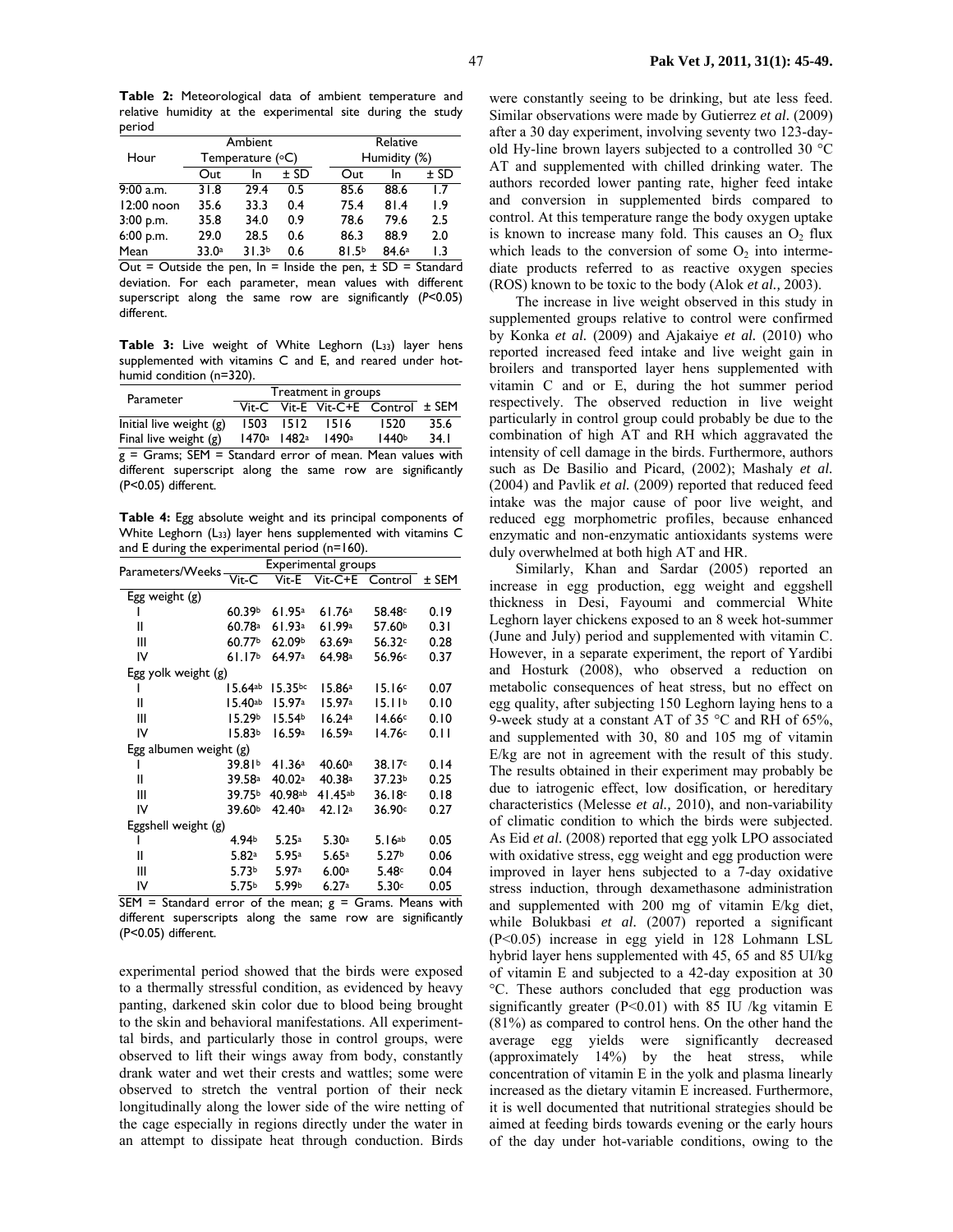common knowledge that these periods of the day are relatively fresh (close to or similar to thermoneutral zone) and birds tends to eat more (Wiernusz, 1998; Daghir, 2009).

In this experiment, the single or combined dietary supplementation with vitamins C and E of laying chickens exposed to summer tropical hot-humid climate have significantly improved live weight and egg quality profiles of: egg weight, egg yolk weight, egg albumen weight and eggshell weight. However, it is interesting to note that supplementation of both antioxidants appeared to be more beneficial for laying hens during heat stress. Probably, due to their synergistic actions in quenching FRs generated during heat stress (Ciftci *et al.,* 2005). The synergic effects between these two vitamins are particularly efficient for reducing production of reactive oxygen species in both aqueous and lipid phase of the cell membrane, and because radical reactions are exergonic, they contribute to the failure of thermoregulatory process in hyperthermia observed during heat stress (Mujahid *et al.,* 2005).

#### **Conclusions**

By increasing live weight and egg quality profiles, the administration of both antioxidants at a dose of 150 mg/kg diet each, demonstrated their positive effects at ameliorating the adverse conditions of the hot-humid summer period under which the birds were reared. It is therefore recommended that both antioxidants be incorporated into laying hen's daily routine feeds as a nutritional strategy towards sustaining live weight and egg quality productions, particularly during the hot summer periods.

### **REFERENCES**

- Ajakaiye JJ, JO Ayo and SA Ojo, 2010. Effects of heat stress on some blood parameters and egg production of Shika Brown Layer chickens transported by road. Biol Res, 43: 183- l89.
- Alok KB, M Amritlal, C Dipanjan and C Sajal, 2003. Oxidant, antioxidant and physical exercise. Mol Cell Biochem, 253: 307–312.
- Amaefule KU, GS Ojewola and EC Uchegbu, 2004. The effect of methionine, lysine and/or vitamin C (ascorbic acid) supplementation on egg production and egg quality characteristics of layers in the humid tropics. Livestock Res Rural Dev, 16(9): 23-28.
- AOAC, 1990. Association of Official Analytical Chemists. Official methods of analysis. 15th edn. Washington D.C http://www.manuales-pdf.com/aoac-1990-official**-**methods.../8/ Accessed 7 August 2009.
- Bolukbasi SC, MK Erhan, MS Keles and R Kocyigit, 2007. Effect of dietary vitamin E on the performance, plasma and egg yolk vitamin E levels and lipid oxidation of egg in heat stressed layers. J Appl Biol Sci, 1 (Suppl III): 19-23.
- Ciftci M, O Nihat-Ertas and T Guler, 2005. Effects of vitamin E and vitamin C dietary supplementation on egg production and egg quality of laying hens exposed to a chronic heat stress. Rev Med Vet, 156 (Suppl II): 107-111.
- Daghir NJ, 2009. Nutritional strategies to reduce heat stress in broilers and broiler breeders. Lohmann Information, 44: 6-15.
- De Basilio V and M Picard, 2002. The capacity of survival of the chickens to heat stress is increased by early-age thermal conditioning. INRA Prod Anim, 15: 235-245.
- Duncan DB, 1955. Multiple range and multiple F tests. Biometrics, 11: l-42.
- Eid Y, T Ebeid, M Moawad and M El-Habbak, 2008. Reduction of dexamethasone induced oxidative stress and lipid peroxidation in laying hens by dietary vitamin E supplementation. Emir J Food Agric, 20: 28-40.
- German JB and MG Traber, 2001. Nutrients and oxidation: Actions, transport, and metabolism of dietary antioxidants. In: Handbook of Vitamins. 3rd Ed, Rucker RB, JW Suttie, DB McCormick, LJ Machlin (Eds), Marcel Dekker Inc., New York, USA, pp. 569-588.
- Gutierrez WM, W Min and HH Chang, 2009. Effects of chilled drinking water on performance of laying hens during constant high ambient temperature. http://www.highbeam.com/doc/1G1-200117732.html/ Accessed 24 May 2009.
- Holik V, 2009. Management of laying hens to minimize heat stress. Lohmann Information, 44(1): 16-29.
- Khan SH and R Sardar, 2005. Effect of vitamin C supplementation on the performance of Desi, Fayoumi and commercial White Leghorn chicken exposed to heat stress. Pak Vet J, 25: 163-166.
- Konka Y, F Kirkpinar, S Mert and S Yurtseven, 2009. Effects of dietary ascorbic supplementation on growth performance, carcass, bone quality and blood parameters in broilers during natural summer temperature. Asian J Anim Vet Adv, 4: 139-147.
- Mashaly MM, GL Hendricks, MA Kalama, AE Gehad, AO Abbas and PH Peterson, 2004. Effect of heat stress on production parameters and immune responses of commercial laying hens. Poult Sci, 83: 889–894.
- Maurice DV, SF Lightsey, A Abudabos and JE Toler, 2002. Factors affecting ascorbic acid biosynthesis in chickens: III. Effect of dietary fluoride on Lgulonolactone Oxidase activity and tissue ascorbic acid (AsA) concentration. J Anim Physiol Anim Nutr, 86: 383-388.
- Melesse A, S Maak and K von Lengerken, 2010. Effect of long-term heat stress on egg quality traits of Ethiopian naked neck chickens and their F1 crosses with Lohmann White and New Hampshire chicken breeds. http://www.lrrd.org/lrrd22/4/mele22071.html/ Accessed 7 May 2010.
- Mujahid A, Y Yoshiki, Y Akiba and M Toyomizu, 2005. Superoxide radical production in chicken skeletal muscle induced by acute heat stress. Poult Sci, 84: 307–314.
- NRC, 1994. National Research Council. Nutrient Requirements of Poultry. 9th edn. Eds National Academy of Science Washington D.C., pp. 19-26.
- Pavlik A, LM Martina and P Jelinek, 2009. Blood plasma mineral profile and qualitative indicators of the